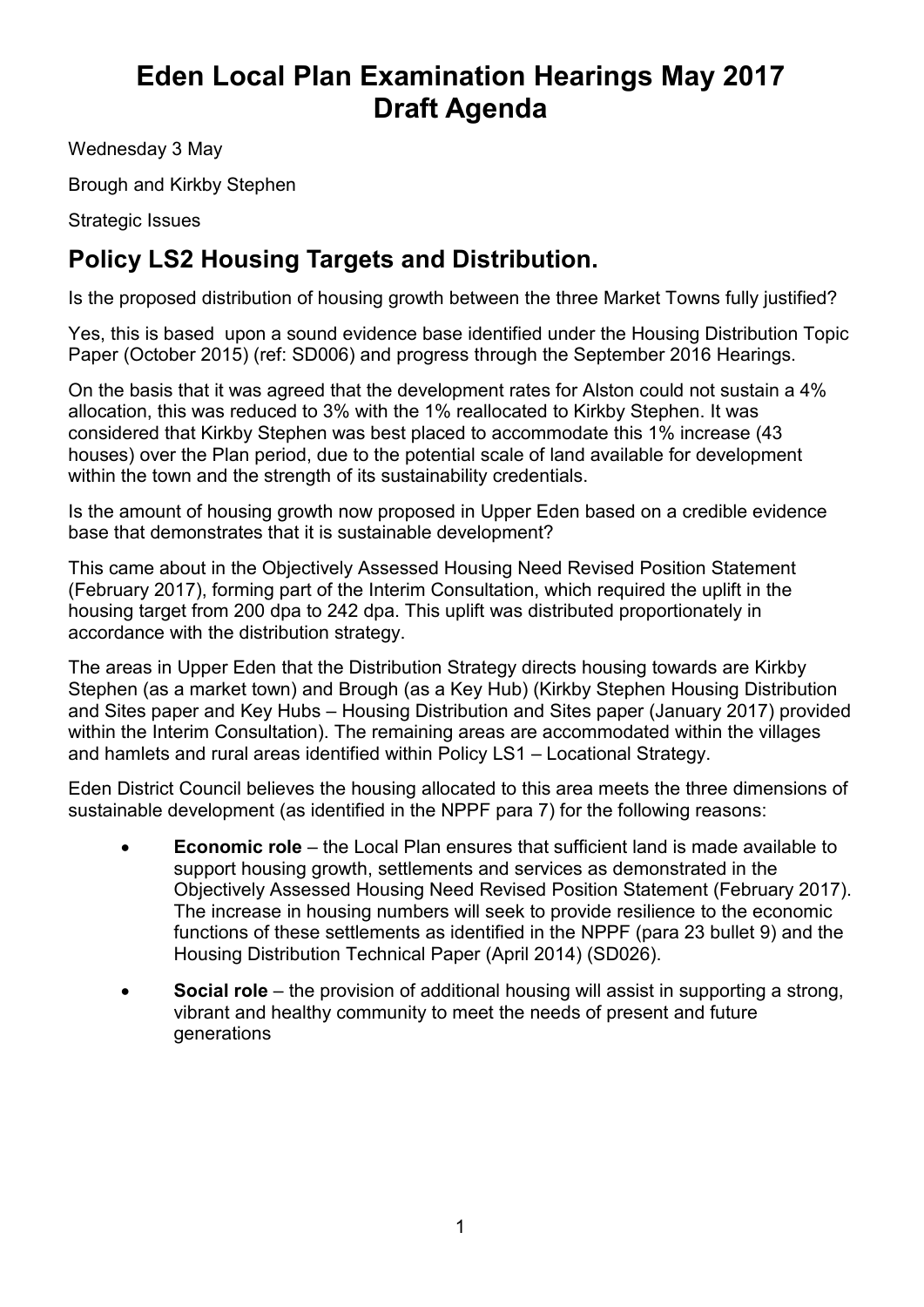**Environmental role** – in focusing development on sustainable locations, this will contribute to protecting and enhancing the natural, built and historic environment.

Are the targets that are being advanced consistent with the proposals in the Upper Eden adopted Neighbourhood Plan?

The only Neighbourhood Plan that has so far been adopted is the Upper Eden Neighbourhood Development Plan [UEDNP] and the current proposals are consistent in respect of housing requirements. For example, Kirkby Stephen in the UENDP has an average potential dwellings p/a of 24 (336 over the 14 year plan life). In the Eden District Local Plan, Kirkby Stephen has an annual requirement of 19 dwellings p/a (348 dwellings over the plan period of 18 years).

If not are the departures in proposed housing growth numbers justified?

Whilst we acknowledge there is a slight variance between the housing figures contained UEDNP & the Eden Local Plan, this is not significant. The housing target is justified in light of the recent uplift to the District's overall housing figure (242 dwellings p/a).

In any event, the Planning and Compulsory Purchase Act 2004 (s38) indicates that where there is conflict between policies (in a Neighbourhood Plan and Local Plan), the conflict must be resolved in favour of the policy contained in the most recent plan. This means that where a Neighbourhood Plan is completed in advance of the Local Plan (as is the case with the UEDNP), there is a risk that the Local Plan could inadvertently undermine the earlier Neighbourhood Plan.

Is there sufficient infrastructure to support the level of housing growth now proposed at Kirkby Stephen?

We have consulted with both United Utilities and Cumbria County Council throughout the preparation of the Local Plan and they have confirmed that either the infrastructure is available or can be brought online concurrently with the development process.

If not what evidence is there to demonstrate that infrastructure deficiencies will be rectified to a timescale that enables the Plan's proposals to be delivered to the required timescale?

At any time there may be a possible deficiency in infrastructure but this will be addressed during each new phase of development coming forward during the planning application process.

Is the assumed density of new housing development (25dph) appropriate in the context of anticipated measures that will be required to avert additional flooding?

Yes, flooding and storm events are a very real concern and will be addressed during the consideration of each new application coming forward and can be accommodated within this density.

The issue of estimating the development potential of sites is addressed in the LAA para 2.2.1 to 2.2.12 (EB020). In addition, the current Core Strategy has a minimum target requirement of 30 dph under CS8: Making Efficient Use of Land. However, lower densities may be considered where there is a need to preserve the character of the area (para 58 of NPPF requires the development to "optimise the potential of the site to accommodate development…". The assumed density of 25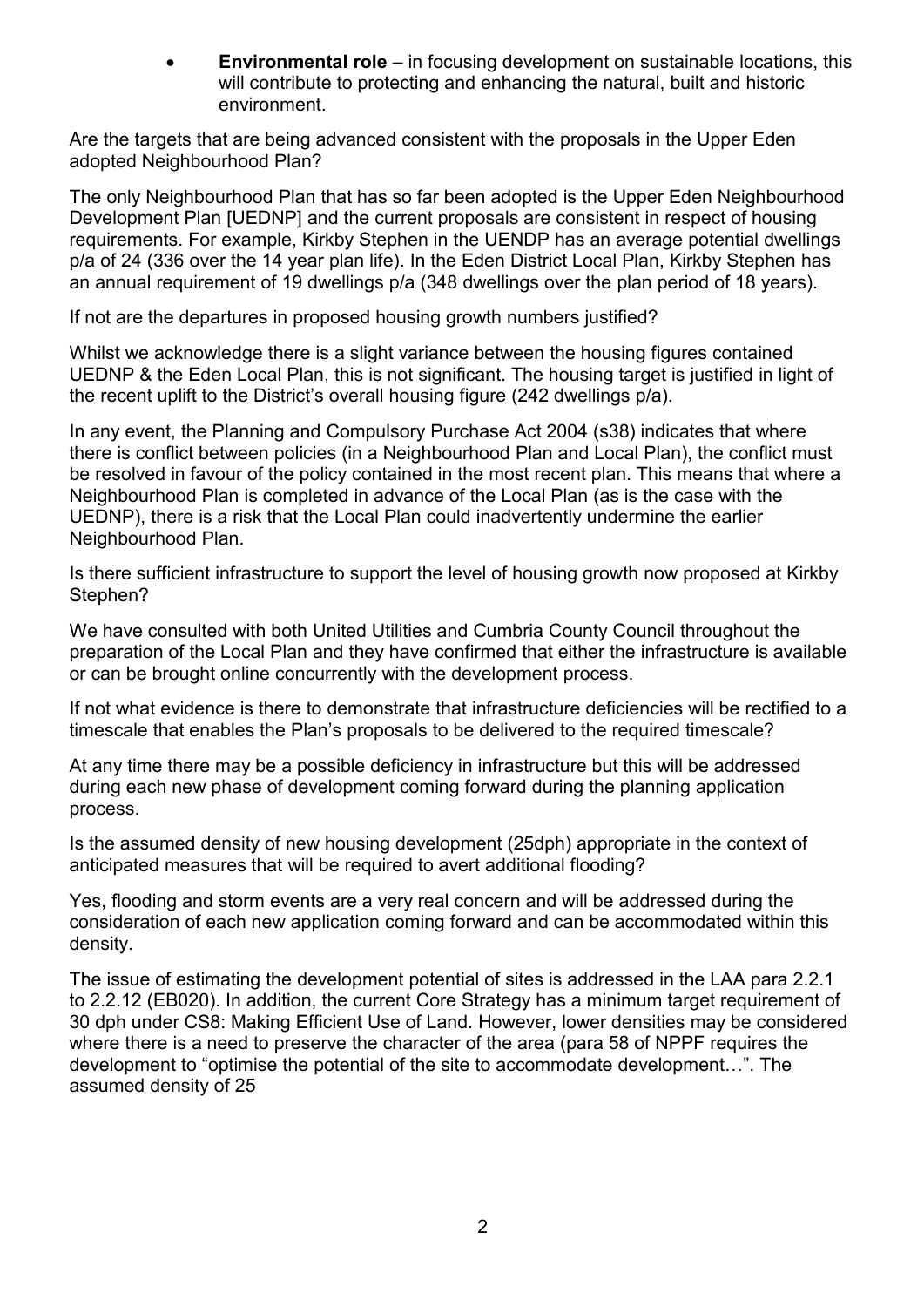dph may be appropriate, but there is no reason why a higher density could not be a target, particularly within the urban area.

In respect of the anticipated measures required to address flood events, we would be guided by both the Environment Agency and the lead Local Flood Authority in considering the technical issues of each particular application as it comes forward.

Is sufficient employment land now being proposed in Upper Eden?

The UENDP does not propose any employment land. The emerging Eden Local Plan proposes the allocation of 3.33 ha of employment land at Kirkby Stephen Business Park (Appendix 5 of the Kirkby Stephen – Housing Distribution and Sites Paper (January 2017), which is currently under development. However, if it is the case that this land is built out at an early stage, this aspect would be the subject to an early review of the Local Plan.

## **Site Allocations**

1. Kirkby Stephen

Was the Council's original ranking of housing development sites robust?

Yes, as it dealt with the issues arising at the time that the Housing Sites Technical Paper (July 2014) (SD027) was prepared.

Were/are the Council's delivery assumptions correct?

The site allocations are considered both available and deliverable, with any additional sites coming forward as part of the Interim Consultation being re- checked for their availability and deliverability.

Are the Council's revisions to site development considerations correct?

The information contained within the Kirkby Stephen – Housing Distribution and Sites paper (January 2017) is regarded as the most up-to-date situation.

The above with particular reference to sites

a) Proposed for development in the submitted plan KS13, Faraday Road – the original ranking was correct, the delivery assumption is considered appropriate and the proposed revisions to KS13 is also appropriate as this site is capable of extensive accommodation. This site was also identified as a potential housing site in the Kirkby Stephen Town Plan (Final Draft – November 2013) and we concur with the Inspector's earlier suggestion during the September hearings of extending the site.

KS15, Croglam Lane – we originally considered this site to be acceptable but on receiving comments from the Highways Authority the site is limited to 5 dwellings only via a shared access. Currently, the owners' agent (Tom Woof) is investigating an alternative access through and onto South Road, but this cannot be confirmed acceptable or deliverable at this stage, so cannot be included.

KS17, East of Park Terrace – The site is well-ranked, available and deliverable and 24 units would appear a reasonable target as identified in the Kirkby Stephen – Housing Distribution and Sites Paper (January 2017).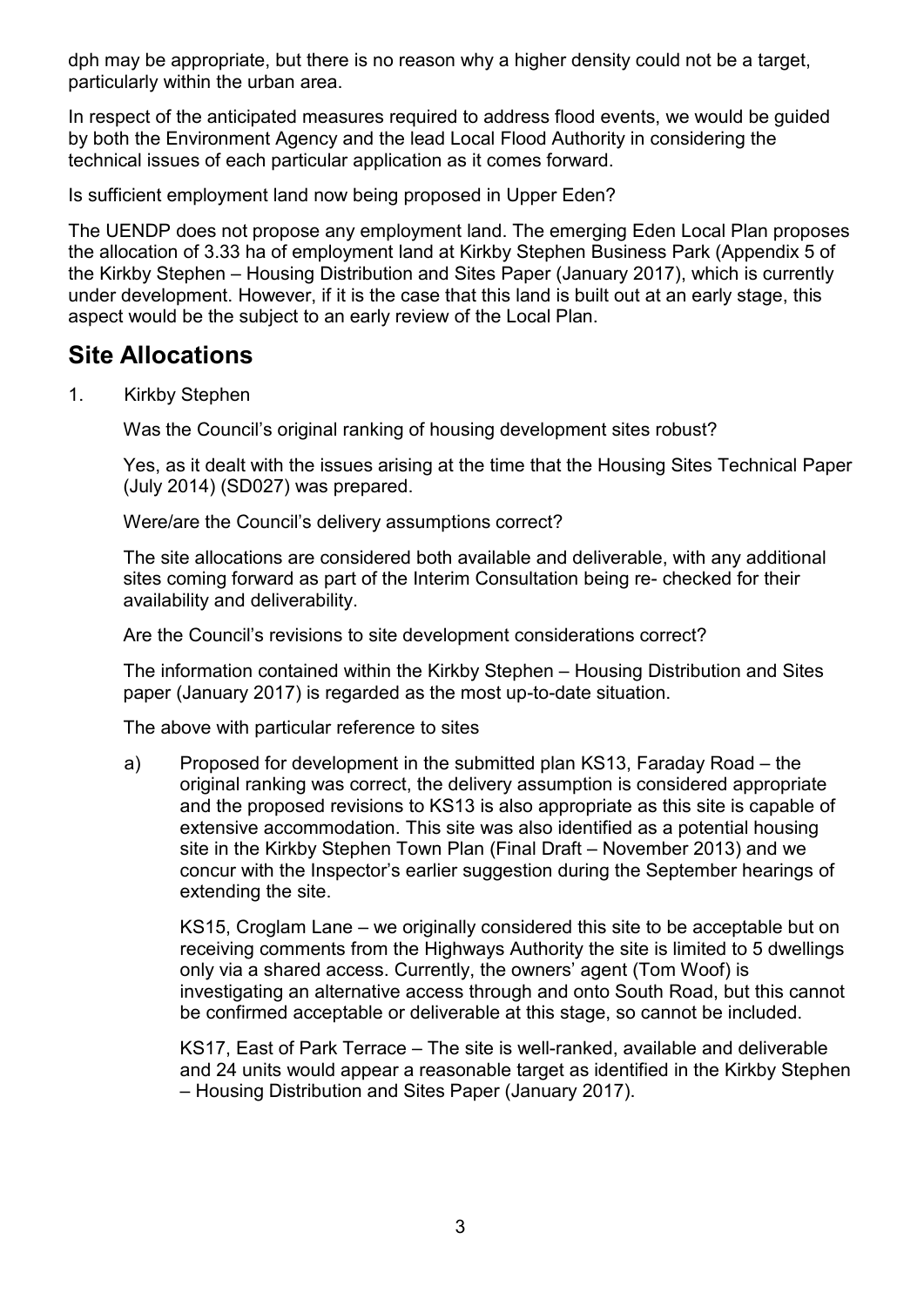KS18. Croglam Park – This application (16/0224) for 13 dwellings remains under consideration. The reduction in the number of dwellings from 37 to 13 represents the current application in the light of previously unknown site constraints.

## b) Proposed in the draft modifications

Site KS11, North of Park Terrace – This site is well-ranked and deliverable and is well able to provide part of the central core of development proposed in the Kirkby Stephen – Housing Distribution and Sites Paper (January 2017).

Site KS24, Manor Court – Previously the site owner confirmed the site to be unavailable but, prior to the Interim Consultation, the site owner confirmed its availability and deliverability. This site is well-ranked and deliverable and is well able to provide part of the central core of development proposed in the Kirkby Stephen – Housing Distribution and Sites Paper (January 2017).

Site KS25, Nateby Road - This site is well-ranked and deliverable and is well able to provide part of the central core of development proposed in the Kirkby Stephen – Housing Distribution and Sites Paper (January 2017) both in terms of allocated and future growth development.

Is the Council justified in discounting sites:

KS3 and 20, Whitehouse Farm – The Council has not discounted KS3 in total as this is covered as a potential future growth site. However, the land to the rear of Whitehouse Farm (KS3a) has the benefit of planning permission and is currently under development (13/0737). The remaining part (KS3b and KS20) is the subject of an outline planning application currently being considered (ref: 17/0263).

KS9, The Crescent Nateby Road – The Council remains of the view that the site should remain discounted due to the reasons outlined in the Land Availability Assessment (EB020).

KS11, North of Park Terrace – This site has not been discounted. This site is wellranked and deliverable and is well able to provide part of the central core of development proposed in the Kirkby Stephen – Housing Distribution and Sites Paper (January 2017).

KS22, Mellbecks – The Council remains of the view that the site should remain discounted due to the reasons outlined in the Land Availability Assessment (EB020), in addition to the reasons set out within the Kirkby Stephen Housing Distribution and Sites -January 2017 (previously refused on appeal).

KS26 Christian Head – The Council remains of the view that the site should remain discounted due to its size and overly constrained nature and its relationship with the adjoining care home facility and for the reasons advanced in the Kirkby Stephen Housing Distribution and Sites paper (January 2017).

KS5 Mountain Rescue site – This site should continue to be discounted for the reasons identified in the Housing Sites Technical Paper (SD027) and the reasons identified in the LAA (EB020).

Individual site considerations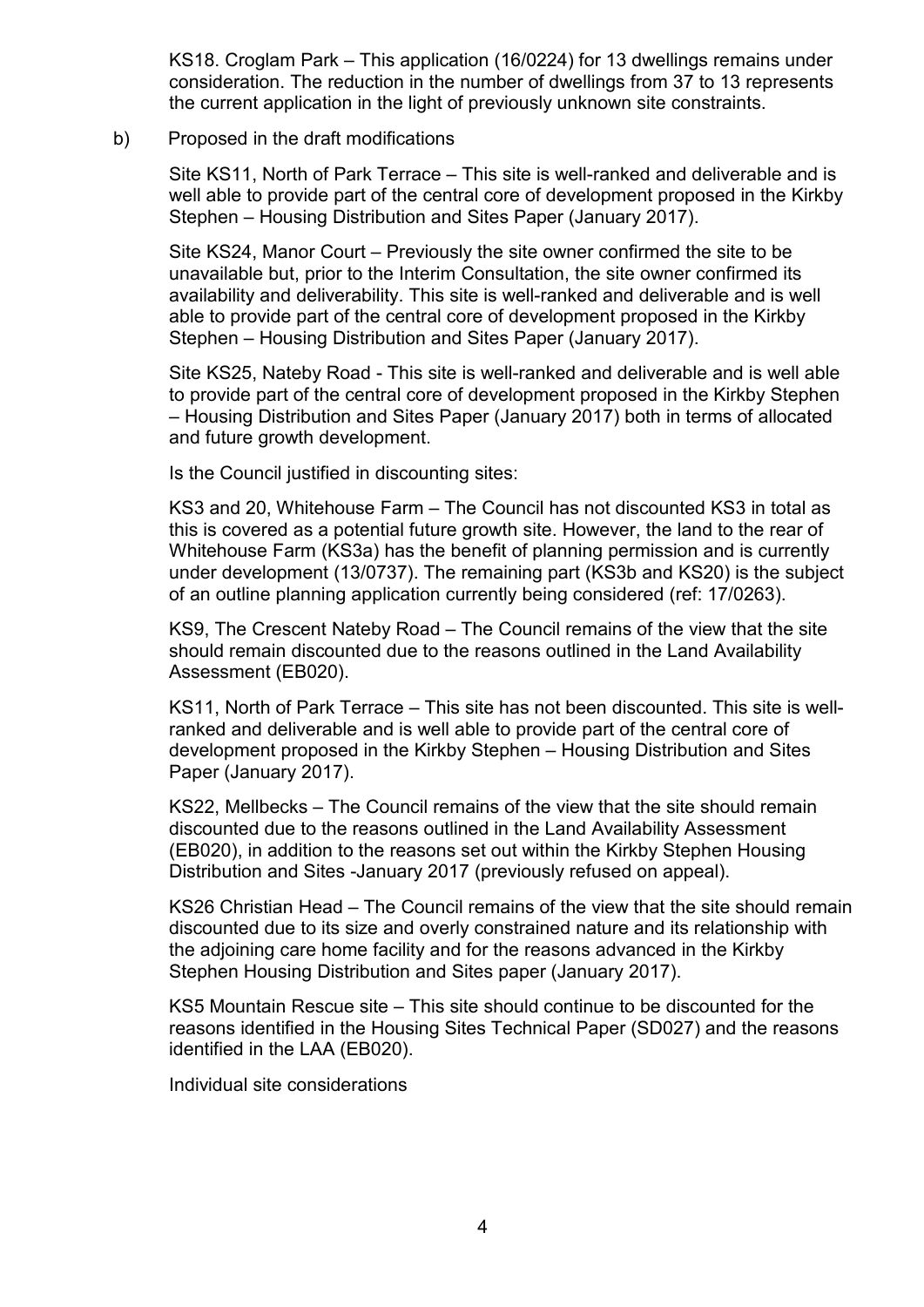Sites KS3 and 20, Whitehouse Farm,

Are there insurmountable ecological or drainage constraints?

There are no known ecological or drainage constraints. This site in inextricably linked in terms of form and potential to that of the previous development approved at White House Farm under planning application ref: 13/0737.

Site KS9, The Crescent, Nateby Road - The Council remains of the view that the site should remain discounted due to the reasons outlined in the Land Availability Assessment (EB020) and there are no known insurmountable ecological or drainage constraints.

Site KS11, North of Park Terrace - This site has not been discounted. This site is well-ranked and deliverable and is well able to provide part of the central core of development proposed in the Kirkby Stephen – Housing Distribution and Sites Paper (January 2017) and there are no known insurmountable ecological or drainage constraints.

Site KS13, Faraday Road,

To what extent should landscape considerations dictate the western extent of this site?

Landscape considerations do dictate the western extent of this site as the county wildlife site is excluded from development. The level nature of this site allows for the proposed extension to the rear.

Site KS15, Croglam Lane,

Does the site have an acceptable access? No. We originally considered this site to be acceptable but on receiving comments from the Highways Authority the site is limited to 5 dwellings only via a shared access. Currently, the owners' agent (Tom Woof) is investigating an alternative access through and onto South Road, but this cannot be confirmed acceptable or deliverable at this stage, so cannot be included.

Site KS17, East of Park Terrace - The site is well-ranked, available and deliverable and 24 units would appear a reasonable target as identified in the Kirkby Stephen – Housing Distribution and Sites Paper (January 2017). The site has the ability to accommodate access from Nateby Road.

Site KS22, Mellbecks - The Council remains of the view that the site should remain discounted due to the reasons outlined in the Land Availability Assessment (EB020), in addition to the reasons set out within the Kirkby Stephen Housing Distribution and Sites paper (January 2017) (previously refused on appeal).

Site KS24, Manor Court - Previously the site owner confirmed the site to be unavailable but prior to the interim consultation the site owner confirmed its availability and deliverability. This site is well-ranked and deliverable and is well able to provide part of the central core of development proposed in the Kirkby Stephen – Housing Distribution and Sites Paper (January 2017).

Site KS25, Nateby Road - This site is well-ranked and deliverable and is well able to provide part of the central core of development proposed in the Kirkby Stephen – Housing Distribution and Sites Paper (January 2017) both in terms of allocated and future growth development.